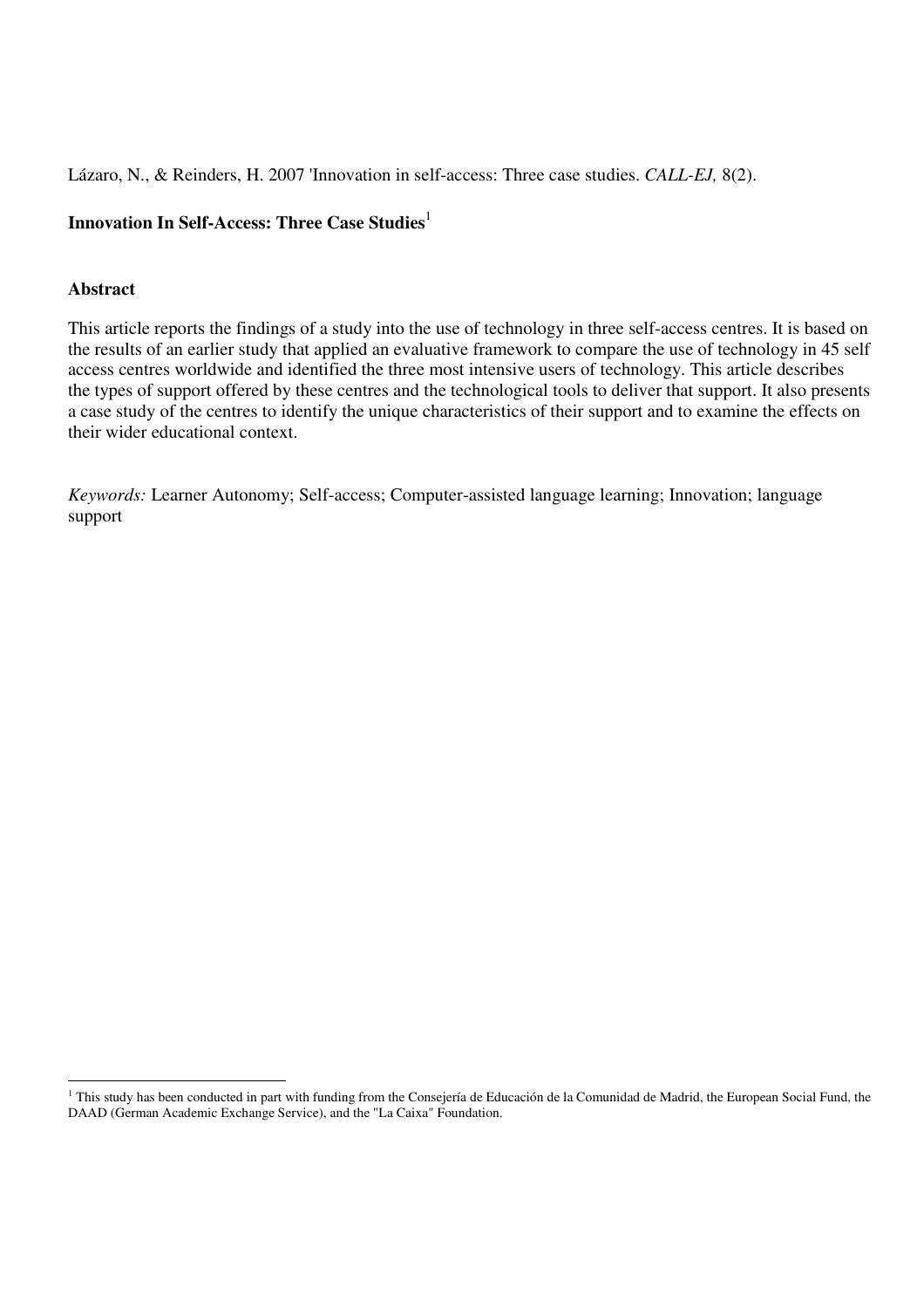# **Innovation In Self-Access: Three Case Studies**<sup>1</sup>

Noemí Lázaro and Hayo Reinders<sup>1</sup>

*Universidad Nacional de Educación a Distancia, Madrid, Spain University of Auckland, New Zealand* 

Collaborators: Germán Ruipérez, J. Carlos García-Cabrero, M. Dolores Castrillo

## **Abstract**

This article reports the findings of a study into the use of technology in three self-access centres. It is based on the results of an earlier study that applied an evaluative framework to compare the use of technology in 45 self access centres worldwide and identified the three most intensive users of technology. This article describes the types of support offered by these centres and the technological tools to deliver that support. It also presents a case study of the centres to identify the unique characteristics of their support and to examine the effects on their wider educational context.

*Keywords:* Learner Autonomy; Self-access; Computer-assisted language learning; Innovation; language support

### **Introduction**

Technology has the potential to offer language educators more flexible ways of supporting learners. Especially in the case of self-access this is important as most learners use the available resources in an unpredictable way, based on immediate and highly individual language learning needs. This poses challenges for support staff who struggle to connect with learners for ongoing feedback, language advice, and where desirable, assessment. In a previous study of 45 self-access centres worldwide it was found that the potential of technology to deal with these challenges was generally not realised. There were, however, a small number of centres that had developed innovative approaches to supporting self-access learning. In this study an evaluative framework developed by the authors is applied to these centres to identify the types and range of support they offer and their approaches are described in detail.

## **Literature review**

-

Few studies exist that investigate the use of technology in (face-to-face or distance) out-of-class settings. Self access centres present one case where technology can potentially play an important role in supporting learners by giving access to language help in a variety of forms independent of time and location. This is particularly important in the self-access context where learners usually access support not as part of a structured programme but rather based on a wide range of different language needs. The use of technology in such contexts has not been widely documented, however. One report by Caballero Rodríguez & Ruiz Madrid

<sup>1</sup> This study has been conducted in part with funding from the Consejería de Educación de la Comunidad de Madrid, the European Social Fund,

the DAAD (German Academic Exchange Service), and the "La Caixa" Foundation.<br><sup>2</sup> \*Corresponding author. University of Auckland, Private Bag 92019, Auckland, New Zealand Email: email@hayo.nl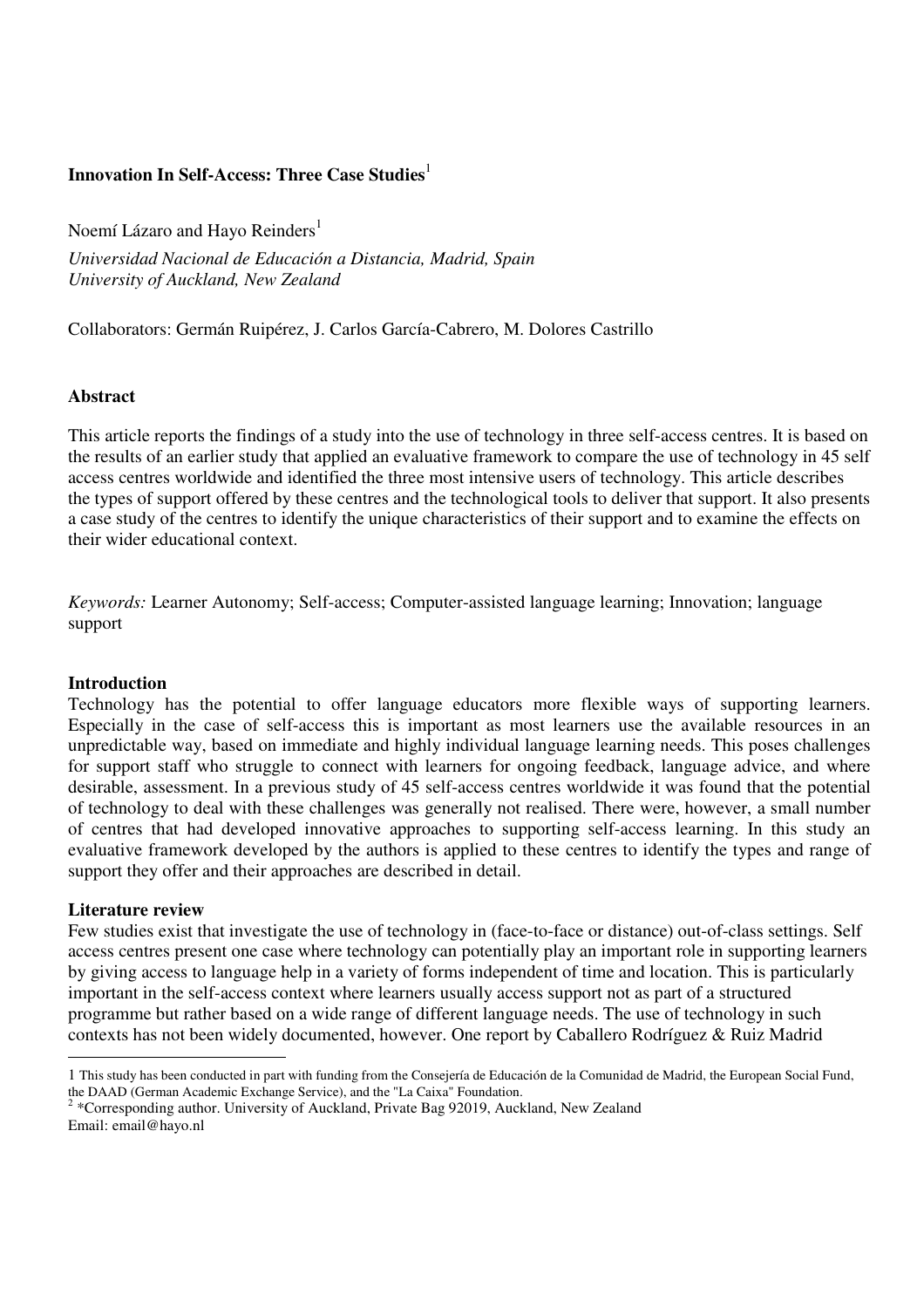(2006) describes a Multimedia System of Interactive Autonomous Language Learning (SMAIL), developed by and implemented at a consortium of tertiary institutions, that promotes learner autonomy. It analyses students' learning profile through a range of tests (to determine whether a student has a preference for example for active vs. reflective, emotional vs. rational, synthetic vs. analytical, visual vs. verbal, inductive vs. deductive, cooperative vs. individualistic, or field-dependant vs. field-independent learning) and a learning styles test that mediates the students' access to the materials and activities. An important objective of the building up of a learning profile is to encourage self-reflection on the part of the students, of their preferred ways of learning. Completion of the profile helps the students access appropriate learning materials and activities that together form a pathways, relevant to the student's preferences. The computer prompts students to set learning objectives and plan their learning, encourages strategic learning, and gives opportunities for self-assessment.

Brammerts & Kleppin (2001) and Lázaro Torres (2006) report on different e-tandem projects that aim to foster autonomous learning in a self-access context. E-tandem is based on the same principles of reciprocity and autonomy as traditional tandem learning (Brammerts, 2001; Little, 2001). Technology has greatly facilitated the possibilities for tandem learning and has opened up opportunities for new ways of collaboration and exchange, not previously possible. The different projects used mainly e-mail, although chat and telephone were offered as alternative ways for communicating with the language partner. The learning process was guided by teachers and learning advisers. Despite the fact that learner diaries were used in most of the projects, the use of e-portfolios or blogs was not reported. Approaches based around e-tandem have a challenge in integrating new technologies to facilitate learning; the use of blogs for example, which are often interactive in nature, offers potential for learners to share their experiences and stories and learn from others.

Investigating the implementation of technology in the self-access context can shed light on the potential for technology to help educators provide alternative types of help. However, until recently no instrument existed to allow the systematic comparison of centres in their use of technology. For this reason Lázaro & Reinders (2006) developed an evaluative framework which can be used for benchmarking purposes. When applied to 45 studies worldwide, it was found that most centres used technology mainly to provide language content, not to support the learning process. To further investigate this point the original framework was divided into three components to distinguish between the individual centres' 1) content provision, 2) language learning support and 3) additional types of support (see table 1).

## **Table 1: Evaluative framework: types of support provided**

| <b>Content provision</b>                |
|-----------------------------------------|
| Electronic catalogue                    |
| Direct (electronic) access to resources |
| Communication tools                     |
| Language learning materials             |
| Language learning support               |
| Learning activities                     |
| Computer-mediated language advice       |
| Needs analysis tools                    |
| Learning process planning tools         |
| Learner training                        |
| Learning process monitoring tools       |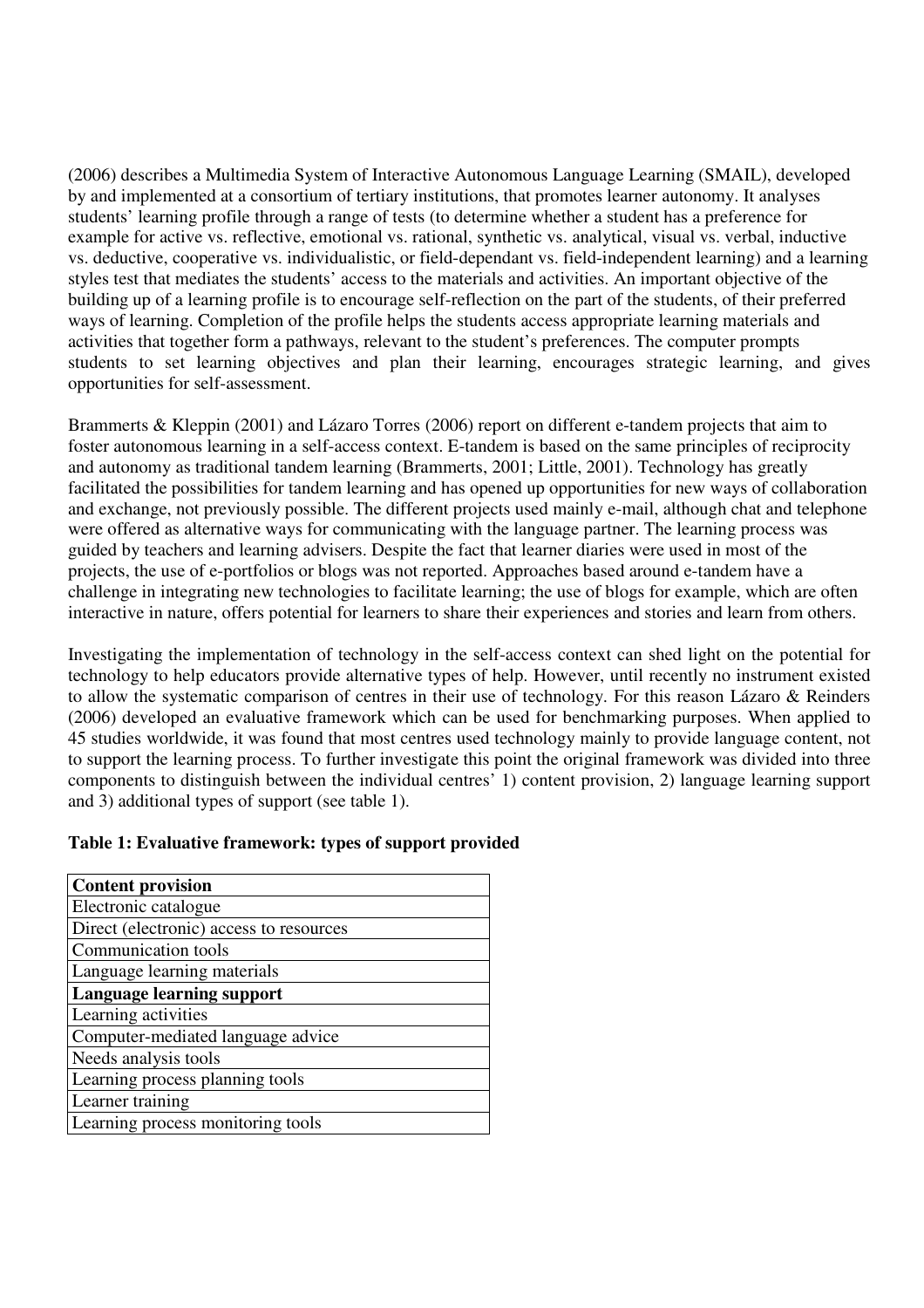| Assessment                  |  |
|-----------------------------|--|
| <b>Additional support</b>   |  |
| Administrative support      |  |
| <b>Evaluation processes</b> |  |
|                             |  |

The category *content provision* includes 1) an electronic catalogue which gives access to resources. This is a key feature in self-access as the materials form the basis of students' self-directed learning. In order to facilitate access to resources, many centres develop specialised catalogues that allow searching by level, language skill and sub skill (e.g. 'writing' or 'writing expository essays'), topic, etc. Many also give 2) direct electronic access to resources (usually through the catalogue) and 3) communication tools allow communication between language advisor and learners, and learners among themselves through synchronous and asynchronous communication tools such as e-mail, chat facilities, and discussion forums. Communication can serve both administrative and pedagogical purposes. The latter is classified in the framework under 'learning support'. 4) Language learning materials.

The category *language learning support* includes any intervention in the students' learning process. The difference between *content provision* and *learning support* is crucial within this evaluative framework as it allows the classification of pedagogical uses of technology. Learning support includes the following components: 1) language learning activities, 2) computer-mediated language advice. Many SACs offer a socalled language advisory service. This type of service involves one or more meetings between an advisor and a student to help identify learning needs, plan learning, monitor progress and give advice, model strategies and offer encouragement (cf. Mozzon-McPherson & Vismans 2001). In an increasing number of cases this type of support is offered online or within a LMS. 3) Needs analysis tools and 4) learning process planning, including tools for determining priorities, for allocating time to each priority, for setting goals and sub goals, etc. Normally this planning process takes place in an integrated module as part of the needs analysis process. 5) Learner training: technology is used in different ways to support or encourage students in developing their learning skills and to engage in metacognitive processes. This can be done for example through providing information about learning strategies or by annualising learner styles and learning patterns within the selfaccess centre. 6) Learning process monitoring tools: self-access centres regularly monitor *how* students learn. For example, how do students select tasks and how do these relate to their learning needs? How often do they make use of the centre and what materials do they use for what purpose? The use of databases of students' learning activity can be helpful in determining when students may need additional guidance. This is now sometimes done through e-portfolios, which allow learners to reflect on their own learning. 7) Assessment: self-access centres attempt to measure both learning *outcomes* as well as to measure changes in how students approach the learning *process*.

The third category, *additional support*, refers to the technology used for 1) administrative purposes, and 2) evaluation processes including evaluation for research purposes as well as the recording of student use of the centre (facilities, support services, activities and materials).

The framework records also the tools used for providing the different types of support. This allows a differentiation between (practical or learning-related) functions and the tools with which they are implemented.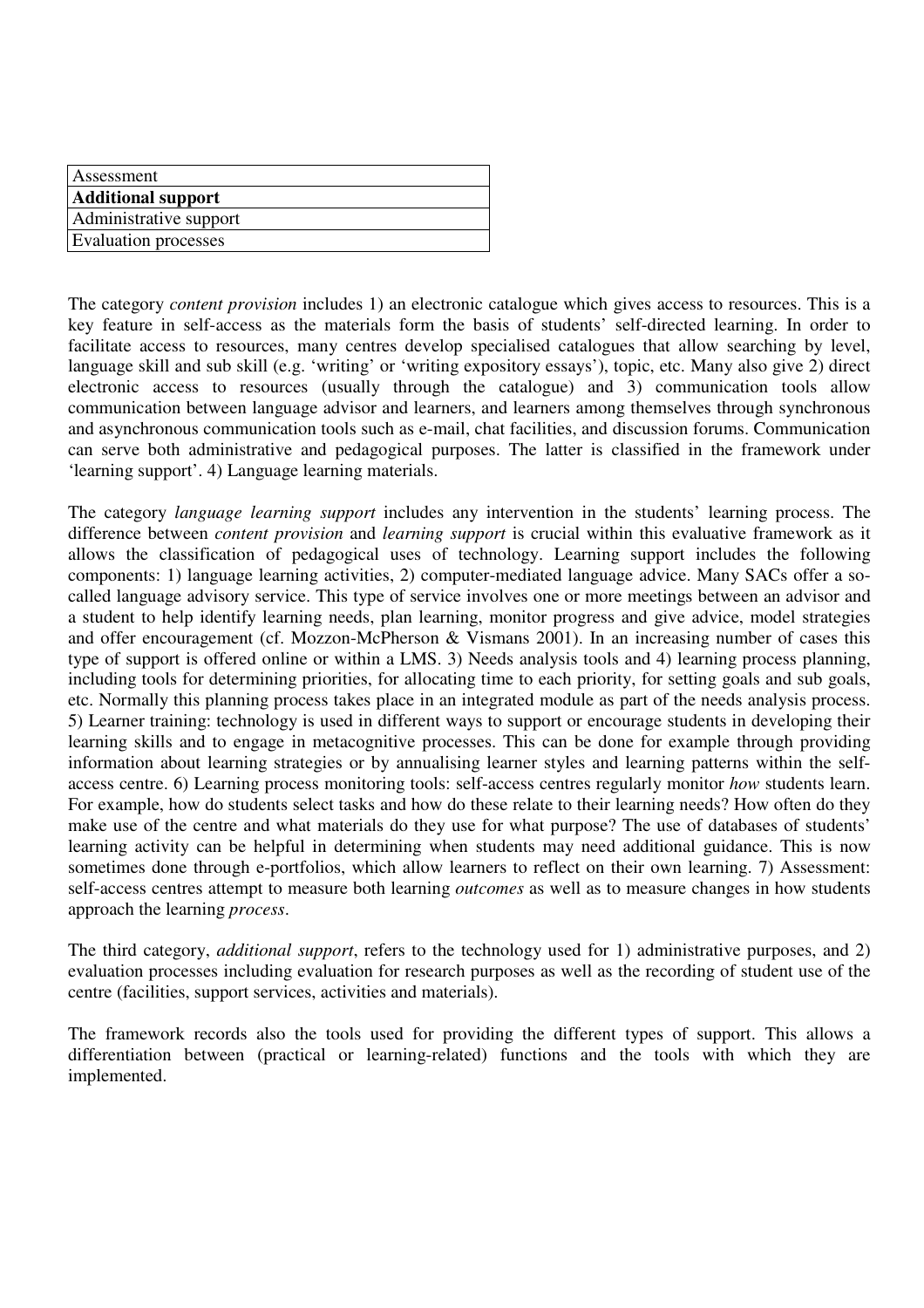|                                           | code |
|-------------------------------------------|------|
| E-mail                                    |      |
| Chat                                      | 2    |
| Discussion boards/forums                  | 3    |
| E-mail lists                              | 4    |
| Online courses                            | 5    |
| Internet resources                        | 6    |
| Electronic materials                      | 7    |
| Software (commercial & produced in-house) | 8    |
| Electronic tests                          | 9    |
| Electronic portfolio                      | 10   |
| Activity report                           | 11   |
| Student notes                             | 12   |
| Blogs/Vlogs/                              | 13   |
| (Offered through a) LMS                   | 14   |
| Electronic questionnaires                 | 15   |
| Online booking system                     | 16   |

**Table 2: Evaluative framework: types of tools used** 

Every tool can be used to provide different types of support, for example email could be used for language advising as well as for monitoring learning progress. Most tools are self-explanatory. Online courses are types of courses normally embedded in a LMS that integrate a wide range of electronic tools (see White 2003). Electronic materials is a category of resources that do not reside on the internet. An electronic portfolio is a repository where students can record reflections on the learning process. An activity either automatically or allows students to materials used, activities completed, etc. Student's notes are a type of student record, for example for newly learned vocabulary. LMS was included as a tool because some SACs offer a custom-made learning environment designed to support student learning. Activities, materials and help are usually provided through this environment. An online booking system allows the booking of language learning resources and support services such as advisory sessions or workshops.

The evaluative framework was subsequently applied to 45 centres from five countries (Reinders & Lázaro, 2006). Table 3 shows a summary of the findings organised by the three components described above.

| <b>Content provision</b> | <b>Additional support</b><br><b>Learning support</b> |    | <b>Total</b> |
|--------------------------|------------------------------------------------------|----|--------------|
| 124                      |                                                      |    |              |
| $57\%$                   | 35%                                                  | 8% |              |

**Table 3: Types of support in self-access (n=45)** 

More than half of the types of support provided through technology comprise content provision, whereas support systems for the learning process make up only 35% of the use of technology in self-access centres. In a later paper (Reinders & Lázaro, 2007) it was found that a small number of forerunners did offer a larger range of support and used more tools (such as email, chat, websites) to offer that support. At the same time, however, it was found that the range of support was still limited and that especially learning support for needs analysis, assessment and learner training (among others) were infrequently used. Do such centres offer innovation in their support? Deciding what constitutes innovation and what does not is not entirely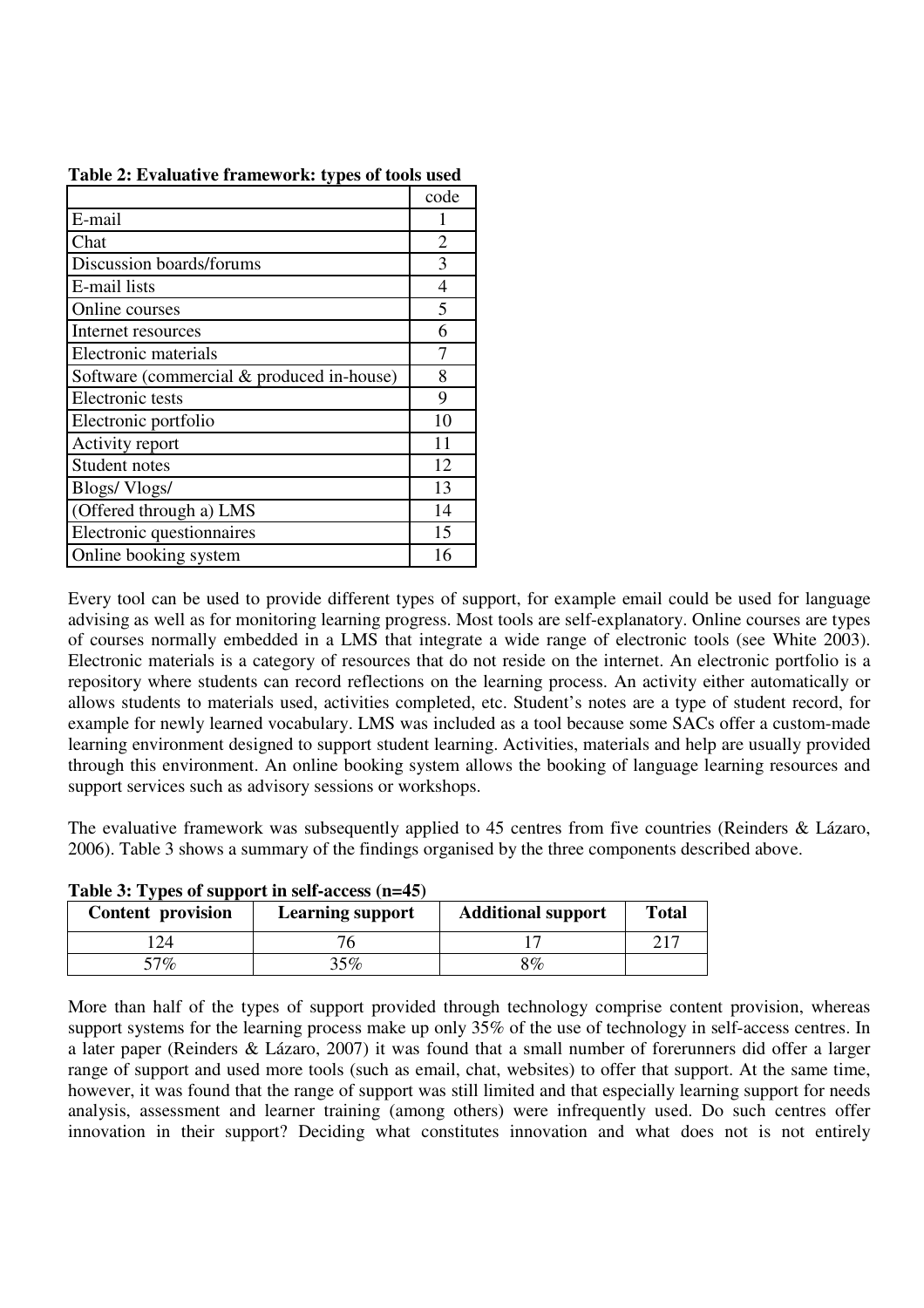straightforward, however. DeLano, Riley and Crookes (1994) describe innovation as being an ill-defined concept. They consider innovation as a) change, b) development, c) improvement, or d) novelty and highlight some of the problems with each. They quote Rich as saying "Although there could be no innovation without change, most changes are not innovation" (198I: p. 145). The term development also does not find favour as mostly this refers to curriculum development, which in practice largely simply relies on the incorporation of new materials without a rethinking of the tenets of the programme itself. Although the authors recognise improvement as the implicit goal of innovation, this requires a full understanding of the current situation first. Novelty or newness is unsatisfactory as a term because it depends on what is new for each person. "We would prefer to see the experience or position of the field as the benchmark against which newness should be judged." (p. 489). This is the approach taken in this study.

# **The study**

This study looks at three self-access centres that were found to offer substantially more types of support and use considerably more tools to do so than other self-access centres.

The evaluative framework discussed above was used to compare between centres in their use of technology and for benchmarking purposes. In this paper innovation was recognised by

- 1. investigating the current use of technology in a large sample of SACs using the evaluative framework
- 2. identifying the three most intensive users of technology
- 3. describing each of the centres in detail in terms of the types and range of support they offer.

As a result of 1) and 2), three centres were identified that scored the highest in terms of the range of support they offered and the number of tools they used to offer that support. Table 3 shows the percentage of content provision, learning support and additional support they offer. As can be seen the results are almost the inverse of those for all the 45 centres in the study: the proportion of support made up by content provision is 33% (compared with 57% for the 45 centres) and the proportion made up of learning support is 56% (compared with 35%). These three centres offer all types of support (12 out of 12), and 95% of the learning support (20 out of 21) and 66% (four out of six types) of additional support.

|                                | <b>Content</b><br>provision | Learning<br>support | <b>Additional</b><br>support | <b>Total</b> |
|--------------------------------|-----------------------------|---------------------|------------------------------|--------------|
| Supports provided in SAC $n=3$ |                             |                     |                              |              |
|                                | 33%                         | 56%                 | $\phi$                       |              |

### **Table 4: Types of support in three self-access centres**

Next, each centre will be discussed in detail. First, the evaluative framework is applied to show which types of support are offered and what tools are used. Next, a brief description is given of how the centre operates and particular attention is given to what makes the centre different from other centres.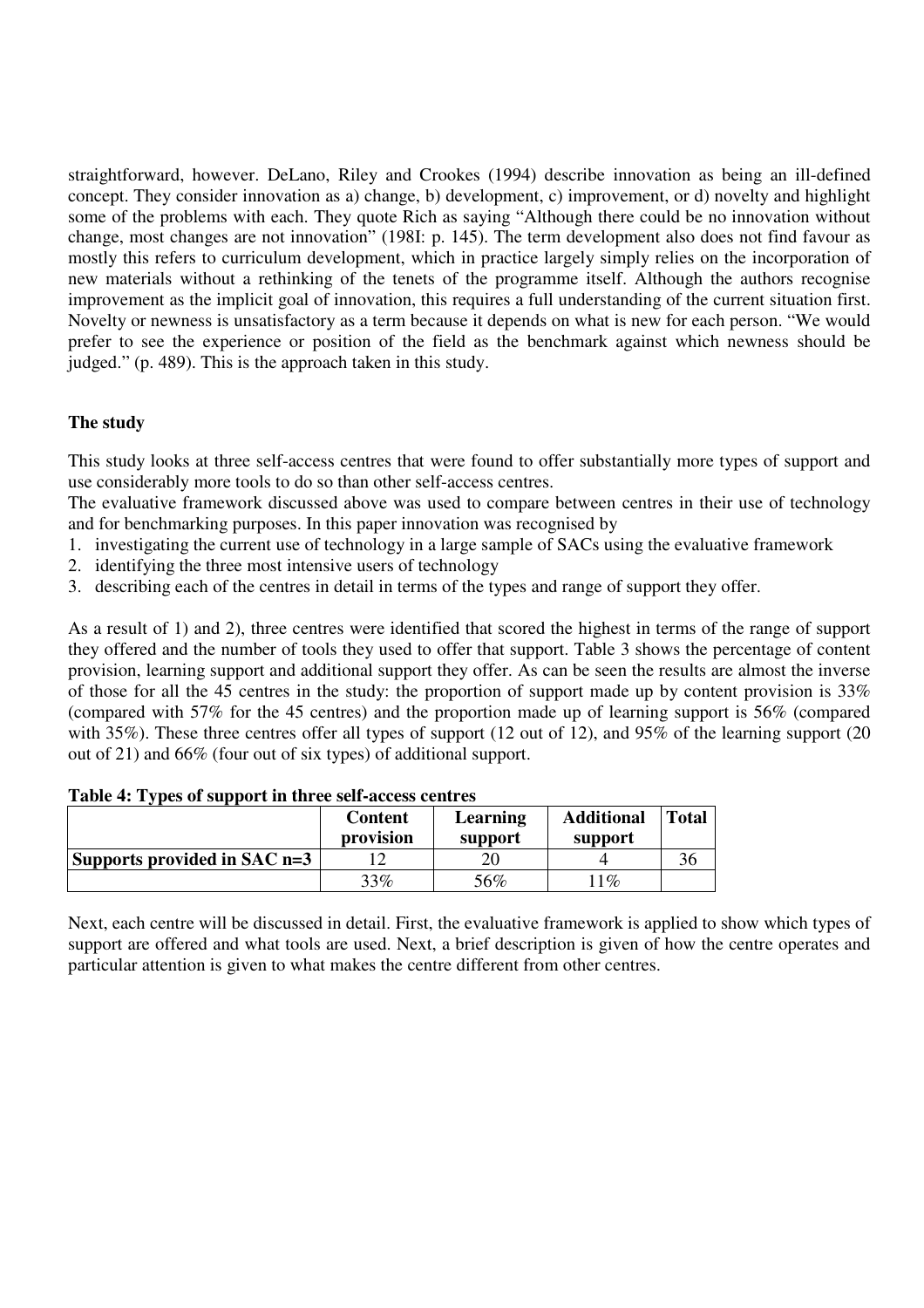*Case study 1 – Centro Navarro de Autoaprendizaje de Lenguas (CNAI), Pamplona, Spain* 

| rabit 5. rypts of support and tools used at Civil |                         |  |
|---------------------------------------------------|-------------------------|--|
|                                                   | Tools used <sup>1</sup> |  |
| <b>Content provision</b>                          |                         |  |
| Electronic catalogue                              | 8, 14                   |  |
| Direct (electronic) access to resources           | 6, 7, 14                |  |
| Communication tools                               | 1, 2, 3, 4, 14          |  |
| Language learning materials                       | 6, 7, 8, 14             |  |
| <b>Language learning support</b>                  |                         |  |
| Learning activities                               | 1, 5, 12, 14            |  |
| Computer-mediated language advice                 | 1, 14                   |  |
| Needs analysis tools                              | 10, 14                  |  |
| Learning process planning tools                   | 10, 14                  |  |
| Learner training                                  | 5, 14                   |  |
| Learning process monitoring tools                 | 10, 11, 14              |  |
| Assessment                                        | 3, 10, 11, 14           |  |
| <b>Additional support</b>                         |                         |  |
| Administrative support                            | 14, 16                  |  |
| <b>Evaluation processes</b>                       | 11, 14                  |  |
| TOTAL NUMBER OF SUPPORT TYPES                     | 13                      |  |
| <b>TOTAL NUMBER OF TOOLS</b>                      | 13                      |  |

-

**Table 5: Types of support and tools used at CNAI** 

The first case study is the most intensive ICT user of the 45 SACs studied worldwide. This centre offers all types of support included in the evaluative framework, from content support to language learning and additional support. As shown below, this centre has integrated all types of support within a self-designed Learning Management System. Through this LMS the centre provides an electronic catalogue, direct electronic access to resources like internet resources and materials within the LMS, communication tools such as e-mail, chat, discussion boards, and e-mail lists. This LMS also allows access to language learning materials such as internet resources, electronic materials, both commercial and produced in-house. The different types of language learning support are also integrated into the LMS. Students can receive computermediated language advice through e-mail, use the needs analyses and learning process planning tools with the help of an electronic portfolio, can be trained with online courses on learning strategies, monitor their learning process using the electronic portfolio and the activity reports, and they can assess themselves through the electronic portfolio and the activity reports. Additional support such as administrative and evaluation processes can be managed within the LMS with the help of an online booking system and activity reporting tools. The number of tools used by this centre is very high (14 out of 6). As can be observed from table 5, all types of support are provided through two or more different types of tools.

<sup>&</sup>lt;sup>1</sup> Codes for the different tools: e-mail = 1, chat = 2, discussion boards/forums = 3, e-mail lists = 4, online courses = 5, internet resources  $= 6$ , electronic materials  $= 7$ , software (commercial and produced in-house) $= 8$ , electronic tests  $= 9$ , electronic portfolio  $=$ 10, activity report = 11, student notes = 12, blogs/ ylogs = 13, offered through LMS = 14, electronic questionnaires = 15 and online booking system  $= 16$ .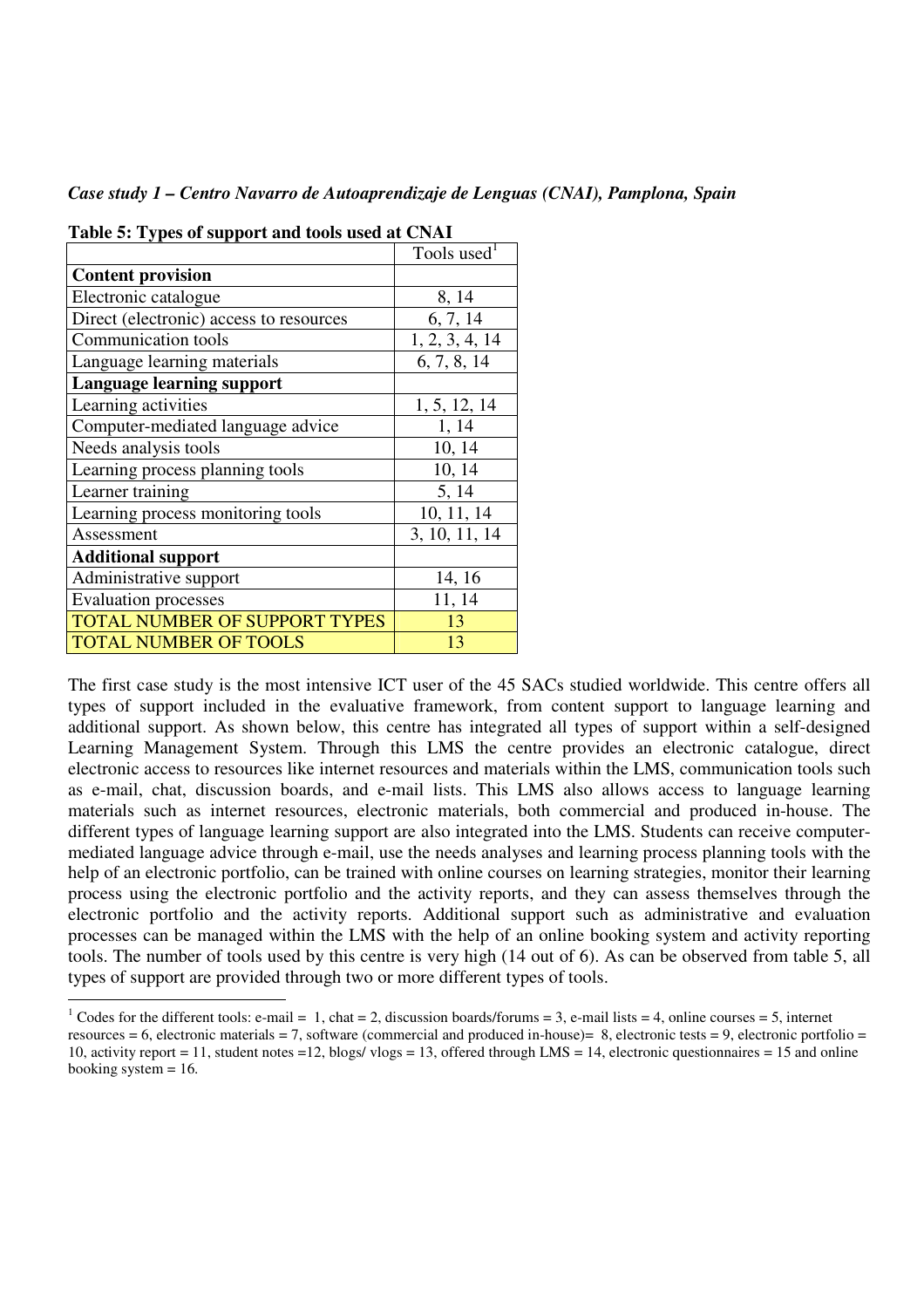**A brief description of the centre** CNAI provides language courses and support to adults (civil servants and the general public) and children (at primary and secondary level) in the region of Navarra in Spain for foreign languages such as English, German and French (see Rubio Navarro, 2006). This centre depends mostly on the Government of Navarra for its funding. It was set up as a complementary service to school-based language courses (primary and secondary school) and to state language schools (Escuelas Oficiales de Idiomas), and is also open to the public. CNAI offers not only conventional, but also blended-learning and e-learning language courses. It offers conversation classes and different types of materials in both a physical and a virtual resource centre. Through an online Learning Management System, specifically designed for this centre (see below), students have access to a wide range of materials, learning activities and online courses. The LMS also provides administrative and pedagogical services to students, teachers and administrators.

**Specific characteristics** At this centre a custom designed Learning Management System allows the management of all aspects of the SAC. The LMS includes features for administrative processes such as matriculation, learner monitoring, library management systems, access to a library catalogue and materials online, a booking system for materials and support services such as workshops and conversation classes, and communication tools for administrative purposes.

Under '*academic processes'*, there are services for teachers such as tools for designing, implementing and managing online courses, authoring tools for materials development, learner and learning groups monitoring tools and communication tools for learning activities. Through '*learner tools'*, learners have access to all administrative and academic services in a unified system. They also have a personal learning portfolio with student notes and vocabulary book, and monitoring tools for their own learning process*.* The advantage of an LMS of this type is that it brings all applications and information sources together and makes them available to all users, whether students, teachers or administrators.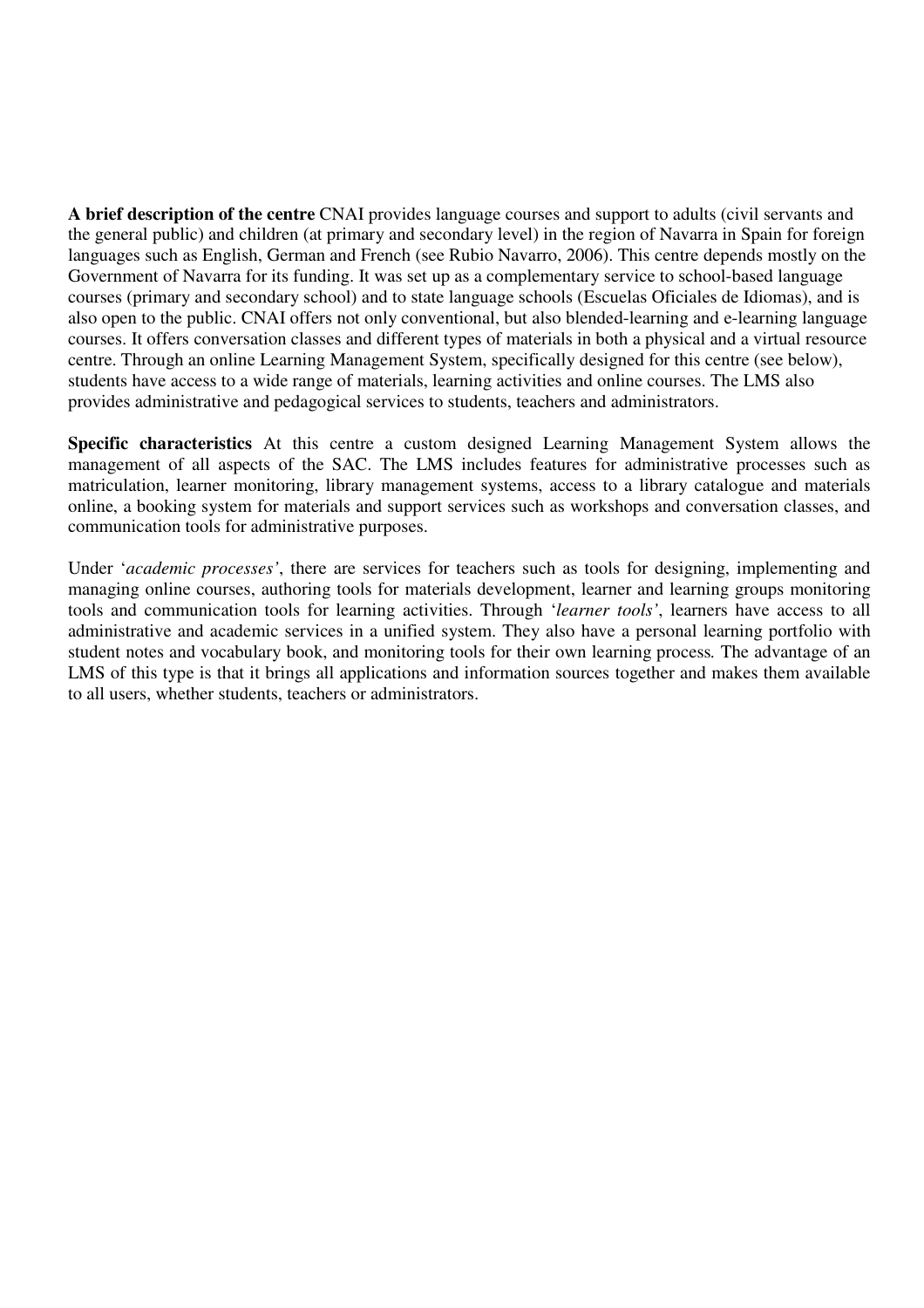*Case study 2 - Self-Access Centre at Language Centre, Hong Kong University of Science and Technology (HKUST)* 

|                                         | Tools used     |
|-----------------------------------------|----------------|
| <b>Content provision</b>                |                |
| Electronic catalogue                    | 8              |
| Direct (electronic) access to resources | 6, 7           |
| Communication tools                     |                |
| Language learning materials             | 6, 7, 8        |
| <b>Language learning support</b>        |                |
| Learning activities                     | 8              |
| Computer-mediated language advice       | 1,8            |
| Needs analysis tools                    | 8              |
| Learning process planning tools         | 8              |
| Learner training                        | 8              |
| Learning process monitoring tools       | 8              |
| Assessment                              | 8              |
| Other support                           |                |
| Administrative support                  |                |
| <b>Evaluation processes</b>             | 8              |
| TOTAL NUMBER OF SUPPORT TYPES           | 12             |
| <b>TOTAL NUMBER OF TOOLS</b>            | $\overline{4}$ |

 **Table 6: Types of support and tools used at HKUST** 

The second case study is one of the most intensive technology users of the 45 SACs studied by the authors. This centre offers all types of support included in the evaluative framework, except administrative support. This centre uses technology for providing different types of support such as an electronic catalogue, direct electronic access to internet resources and electronic materials, communication through e-mail and language learning materials such as internet resources, electronic materials both commercial and produced in-house. Technology is also used for providing different types of language learning support like learning activities, computer-mediated language advice, needs analyses, learning process planning, learner training, learning process monitoring and assessment. The number of tools used by this centre is more limited than in the first case, as only four out of the 16 tools are used for providing the different types of support.

**A brief description of the centre** The Self-Access Centre at Language Centre at HKUST provides language support for foreign Languages as English, Putonghua, Cantonese, French, German, and other languages to students and staff of the university free of charge. Mainly students who want to improve their English for professional purposes use the centre. The SAC plays an important role by complementing language courses offered by the Language Centre and in some cases self-access components are integrated in such (credit bearing) courses. It is also used as a resource centre for autonomous learning, where advising support is available. Students at the SAC can use a wide range of (electronic) materials, join (class-based and online) learning activities and have access to a range of learning support (such as needs analyses, planning help, assessment, etc) (see Toogood and Pemberton, 2006).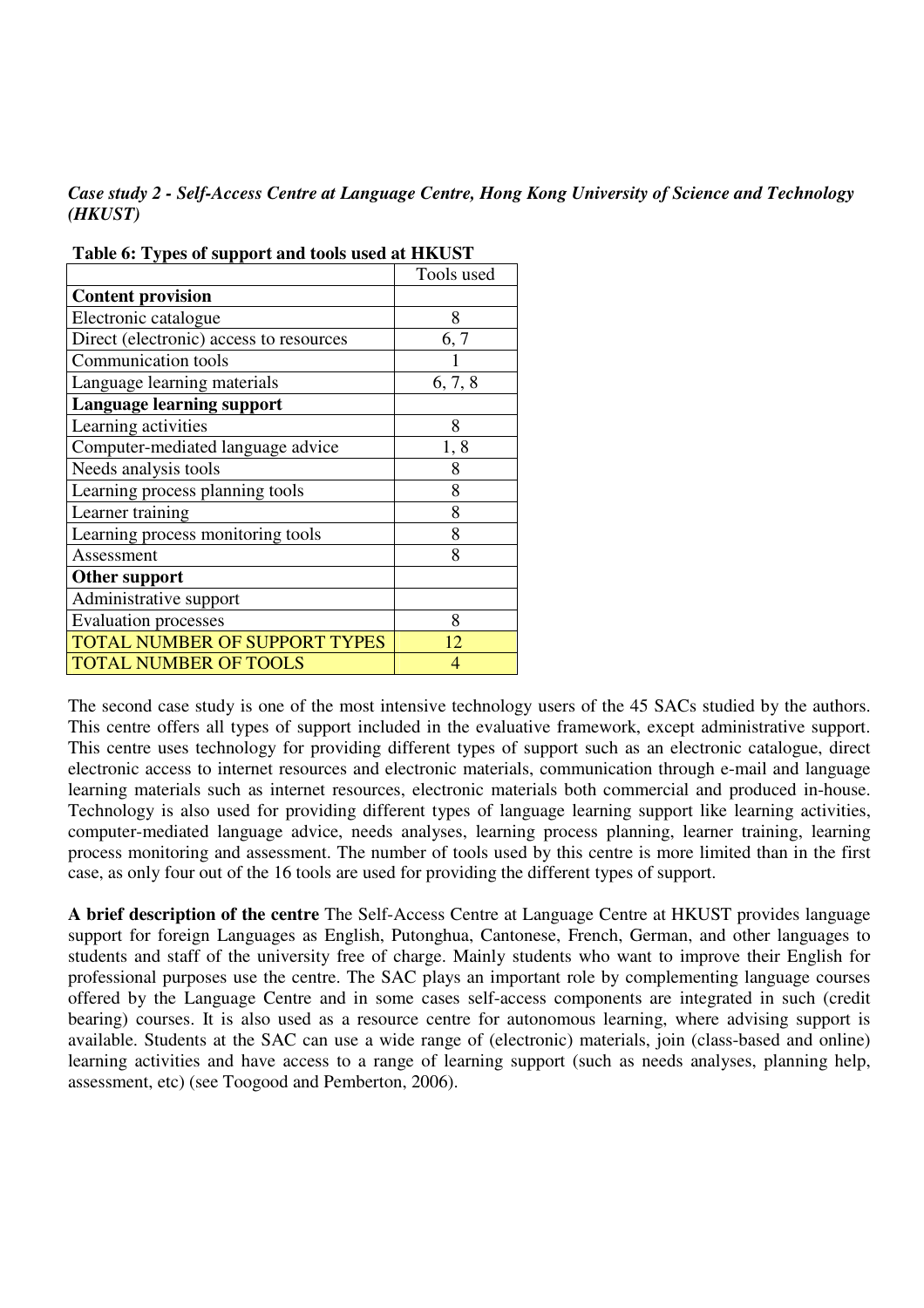**Specific characteristics** VELA (Virtual English Language Advice) is an electronic advisory service that offers students tools for designing a learning plan based on a needs analysis and recommends materials available at the SAC (some available online, some in the centre). Students go through different steps in developing their study plan. They first identify the skill (listening, reading, etc) and next their particular interest in that skill (e.g. to read books, to understand movies, to watch the news, etc.). Next they select from a list the main problem they have with the skill and also select a likely cause for the problem (e.g. because of a lack of vocabulary, being to slow at reading, etc). The programme then offers students a range of strategies to try out, relevant to their needs, and recommends specific materials. Students then complete a learning plan based on this information by allocating time (general deadline, hours/week, days of the week), by setting their objectives, by selecting the strategies they want to try out and the materials and activities. Once the student has completed their plan, they can meet with an advisor to discuss it and get feedback. The students can log on to VELA where a record is kept of their plan and also the work they have completed.

## *Case study 3 – The English Language Self-Access Centre (ELSAC), University of Auckland, New Zealand<sup>1</sup> .*

|                                         | Tools used  |
|-----------------------------------------|-------------|
| <b>Content provision</b>                |             |
| Electronic catalogue                    | 8, 14       |
| Direct (electronic) access to resources | 6, 7, 14    |
| Communication tools                     | 1, 14       |
| Language learning materials             | 6, 7, 8, 14 |
| <b>Language learning support</b>        |             |
| Learning activities                     | 1, 2, 8, 14 |
| Computer-mediated language advice       | 1, 14       |
| Needs analysis tools                    | 10, 14      |
| Learning process planning tools         | 10, 14      |
| Learner training                        | 10, 14      |
| Learning process monitoring tools       | 10, 11, 14  |
| Assesment                               |             |
| <b>Other support</b>                    |             |
| Administrative support                  |             |
| <b>Evaluation processes</b>             | 10, 11, 14  |
| <b>TOTAL NUMBER OF SUPPORT TYPES</b>    | 11          |
| <b>TOTAL NUMBER OF TOOLS</b>            | 8           |

-

## **Table 7: Types of support and tools used at ELSAC**

This case study is the third most intensive ICT user of the 45 SACs studied based on the number of support types provided through technology. With the exception of assessment and administrative processes, this centre offers all types of support included in the evaluative framework. All the types of support provided are integrated, as in the first case study, through a self-designed LMS. Thanks to this LMS, the users can consult an electronic catalogue, can get direct access to internet resources and electronic materials, can communicate

<sup>1</sup> Disclaimer: one of the authors of this paper is the director of this centre. The centre was included because it was one of the three centres to score the highest on the range of support offered. The information about the centre was obtained by the other author who visited the centre as part of a study into 46 self-access centres worldwide. She is not affiliated with the centre and the results were processed independently by her.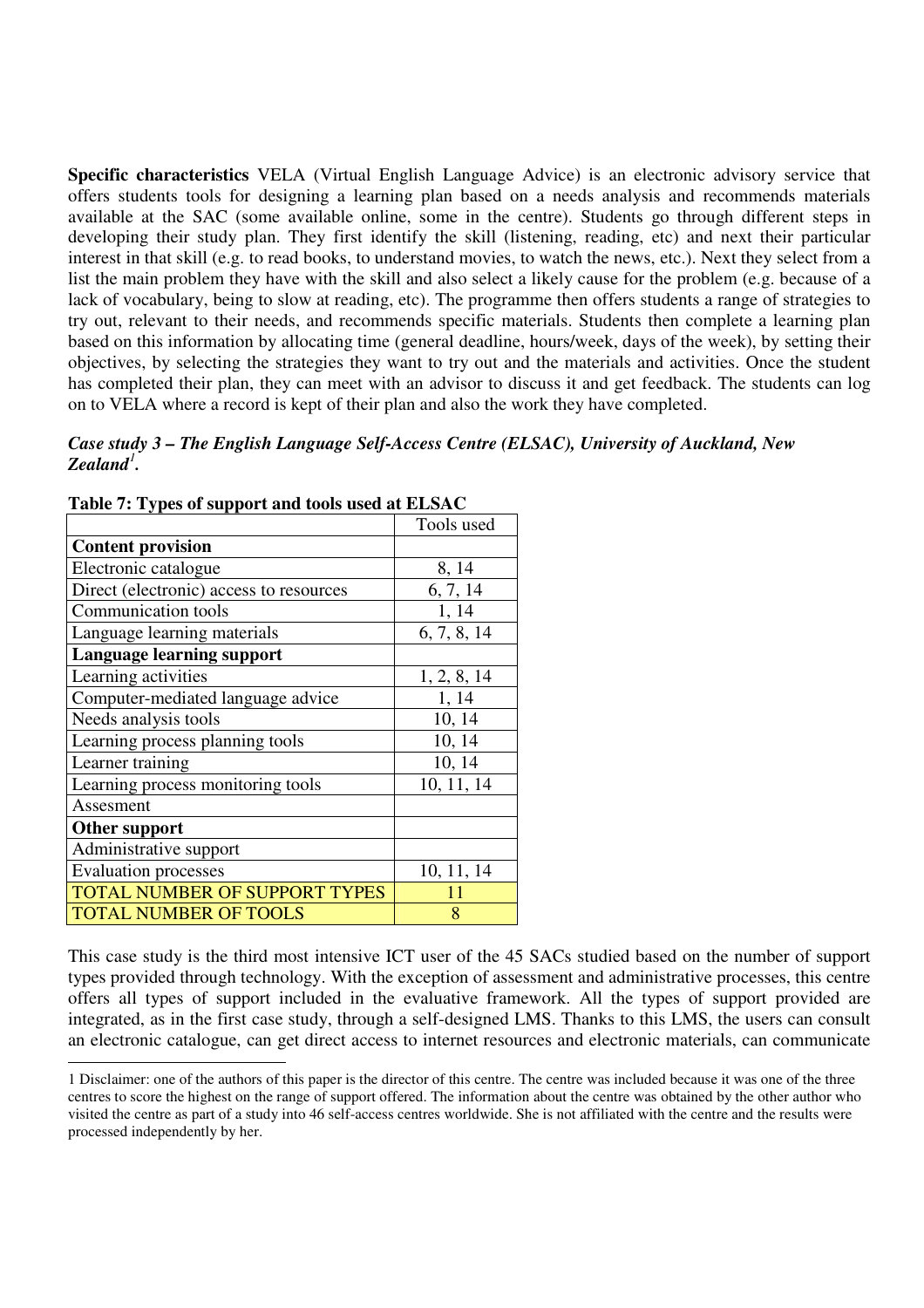with the help of e-mail, and can work with language learning materials such as internet resources, electronic materials. The students can find, also integrated in the LMS, different types of language learning support such as learning activities with the help of e-mail and chat, computer-mediated language advice through e-mail, needs analyses, learning process planning and monitoring, learner training, an electronic portfolio, and activity reports. These latter two are used for evaluation processes. This centre uses 11 out of 16 types of support (68%) which is high in comparison with the average of the 45 centres studied (37%).

**Brief description of the centre** ELSAC provides language support to students and staff at the University of Auckland for whom English is an additional language. Previous research has shown that an estimated 10,000 or more of the University's student population may have a level of English that could result in difficulties in studying through the English medium or in students receiving lower grades. Use of the centre is voluntary and students do not receive credit for their work. ELSAC offers materials, a wide range of practical language workshops and a language advisory service, all free of charge. Most students come with practical questions related to immediate study demands such as report and essay writing, and oral presentations. Others make a deliberate effort to use the Centre to work through a personalised learning plan with the help of ELSAC staff.

**Specific characteristics** ELSAC an Electronic Learning Environment (ELE), a computer programme that 1) provides access to language learning materials, and 2) supports students in their self-access learning. The programme is potentially available from anywhere on campus and (in a limited version) from students' homes. Materials are digitised and included in the programme. Students can search for materials by using an electronic catalogue by keyword, required level, skill (e.g. writing), and subskill (e.g. writing expository essays), and directly access all the resources on the computer.

The second main aim of the ELE is to support students in their self-directed learning by helping them to 1) determine their overall learning goals through an online needs analysis which helps students prioritise and plan their learning, 2) determine their learning goals for the current session, 3) identify appropriate resources, 4) consider learning strategies, 5) reflect on progress. The programme automatically records materials usage and compares students' work with their learning needs as identified by their needs analysis. In case a mismatch is found between the two, the computer prompts learners to reconsider their learning approach. Other monitoring processes relate to students' overall progress in relation to their goals and the goal dates students set themselves, the amount of time they plan to spend on each language skill and the amount of time they actually spend, etc.

ELSAC's Student Monitoring System records information from different sources, including the students' needs and actual learning; the resources they access, the amount of time they spend, the workshops they attend, the number of visits to the centre and the number of appointments with language advisors working in the centre. All the information is available to centre staff who have access to a shared database. This information is drawn on to make specific recommendations about what materials to use for example. Language advisors can see whether students have followed up on such recommendations and read their own and other advisors' notes about student progress in order to further tailor their support. Facilitators of workshops offered through the centre can view the backgrounds and learning needs of their students and follow-up with them for ongoing support.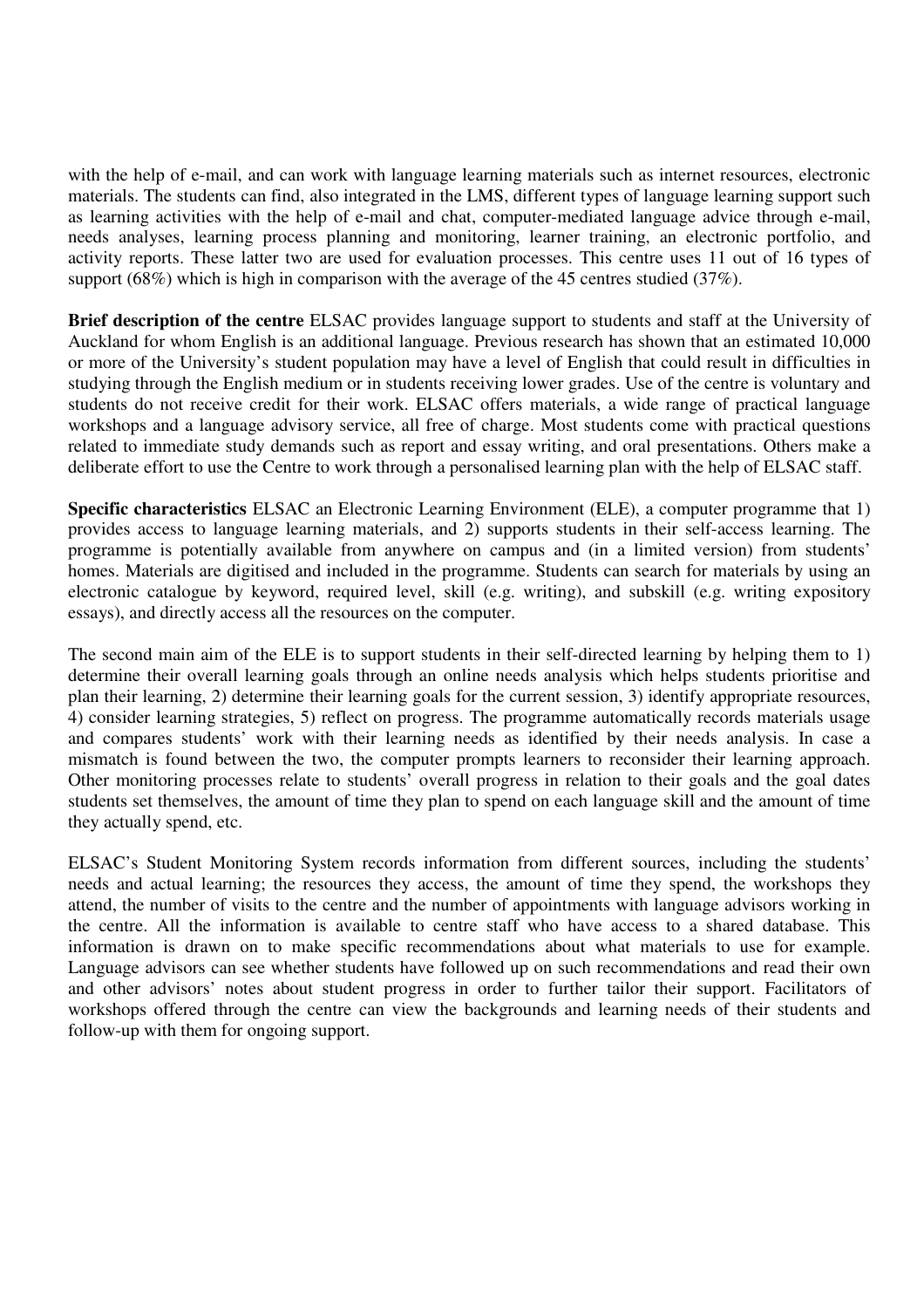## **Discussion**

This study has shown that the three most intensive users of technology provide all the types of language content support, and almost all of the types of learning support (as summarized by table 8 below). This clearly contrasts with the level of technology use shown by other centres investigated in an earlier study, where technology is used more to provide language content support as opposed to learning support. Technology has the potential to be more than an alternative tool to providing content (which generally can be offered through more traditional means) but most centres do not seem to tap this potential. This begs the question what the added value of technology is in current self-access practice.

| Number of types of support |       | Number of types of tools used per |       |
|----------------------------|-------|-----------------------------------|-------|
| offered in each centre     | $n=3$ | centre                            | $n=3$ |
| Eleven types               |       | Four tools                        |       |
| Twelve types               |       | Eight tools                       |       |
| Thirteen types             |       | Thirteen tools                    |       |

**Table 8: Types of support offered and tools used, n=3** 

As observed, SACs offer almost the same types of support with a very different range of tools, as one of the centres uses four types of tools and the other two use eight and 13 types of tools. The three centres provide their support through software (commercial and special produced), internet resources, electronic materials and e-mail. Two out of three centres also used chat, electronic portfolios and activity reports. Only one of the three centres used discussion boards/forums, e-mail lists, online courses and student notes. None of the three used electronic tests nor blogs/ vlogs. It is interesting to see that the support by these centres is offered through such a differing number of tools, from four, or below the average of 4.17 for all 45 centres, to eight and 13, or considerably above. The fact that these three centres used varying numbers of tools might suggest that innovative approaches do not necessarily depend on the range of technology. This is perhaps not surprising when looking at the 'average' self-access centre but it is meaningful to establish that it may also apply also to leading centres. The most interesting difference, however, between the three centres and the others in the study, lies in the fact that they have developed approaches that appear innovative in the four meanings of that word as proposed by Delano, Riley and Crookes (ibidem), as change, development, improvement and novelty.

In terms of change, technology has helped these centres come up with new approaches to support, not only in terms of the provision of materials but also in alternative ways of providing advisory services, student monitoring and a range of other types of help. In relation to development, these centres use technology not only to offer their existing support but technology has in turn led to a rethinking of their programmes, the development of new types of programmes (such as e-learning and blended learning) and the ways in which the centres operate at an institutional and wider level. Although this study did not evaluate 'improvement', the general impression derived from the interviews and observations was very one much of an improvement through technology over previous support. The use of technology seems to have benefited users of these centres by allowing greater ease of access to help, increased opportunities for staff to monitor and assist student learning, more personalised support, etc. Finally, innovation can be seen in the presented case studies as novelty, due to the fact that the approaches taken by these centres have not been attempted by the other centres investigated and thus offer a novel type of support.

The use of technology has had an effect beyond the immediate centres in which the developments took place. For example, in the first centre described above the use of a LMS specific for language learning in an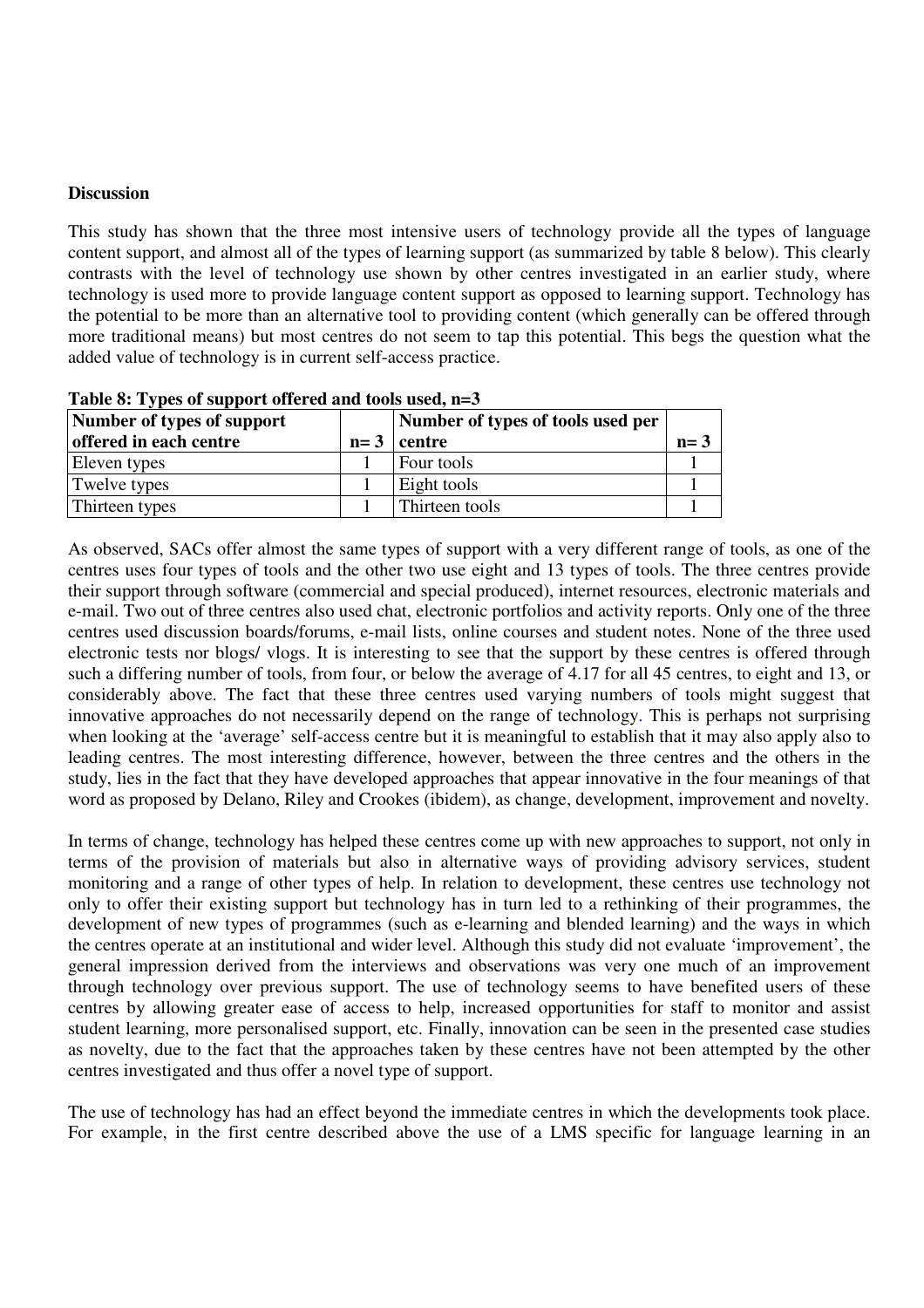autonomy-fostering context has enabled the programme administrators to develop the curriculum in a pedagogically coherent way. Thanks to the LMS, online language courses and blended learning courses have been implemented. New types of learning activities based on e-mail, mailing lists, forums, chat, internet and electronic activities have been designed for the different classes, to encourage students to work more independently and work more outside the classroom, and thus to encourage autonomous learning. The communication tools on the centralised platform have helped create learning communities within the centre which would have been difficult to realise otherwise in such a flexible environment. In this case the use of technology has determined the curriculum directly, as many of the learning activities could not have taken place without the online support structure. In addition, technology in this case facilitates learning support services such as needs analyses, planning, monitoring and assessment tools that make possible a narrow follow-up for the students. Without the administrating tools of this support system, this level of personalisation would have been challenging to implement and very time-consuming otherwise.

In the second case, the implementation of the VELA system has also had positive effects on the wider language support programme at the University. VELA reduces the advisors' workload and facilitates the teachers' work in self-access courses. Advising sessions are more time-efficient as VELA helps the students to present to the advisors more realistic learning plans to work with. VELA has had also positive effects on the students' ability to learn by themselves and acts as one of the major 'learning to learn' components of the available support. Through its integration into existing courses and students' self-study the 'advice' from VELA is contextualised and relevant to the student's needs.

As for the third centre, the online support has greatly facilitated student access to help and has also helped staff be better aware of all of a student's learning history. At a policy level, the development of the centre's electronic learning environment (and its potential for the delivery of online support) has led to a wider debate within the university about the accessibility for students to language support, and even more importantly, to a debate around the potential for integration of the support offered by various providers (SAC, Learning Centre, Language Department, etc). The potential to monitor students' needs and progress across *all* support providers, and during their entire university study is now being realised and a development is underway to develop an online platform (drawing on the electronic learning environment) to realise it.

Through their innovation these centres can serve as a benchmark for the potential of technology in SACs. Since innovation is a moving benchmark new developments will push the boundaries. Other SACs can look to the centres in this study for ideas on the possible role of technology in the provision of unique types of support that are tailored to the specific needs of the self-access environment. The challenge for other centres is to draw on the potential of technology to develop their own responses to *their* unique learning contexts.

### **References**

- De Lano, L., Riley, L. & Crookes, G. (1994) The meaning of innovation for ESL teachers, *System*, 22(4), 487-496.
- Lázaro, N. & Reinders, H. (2006) Technology in Self-Access: An Evaluative Framework, *PacCALL Journal,* 1(2).
- Mozzon-McPherson, M. (2001) Language advising: towards a new discursive world, in: M. Mozzon-McPherson & R. Vismans (Eds) *Beyond Language Teaching Towards Language Advising* (London, Cilt).